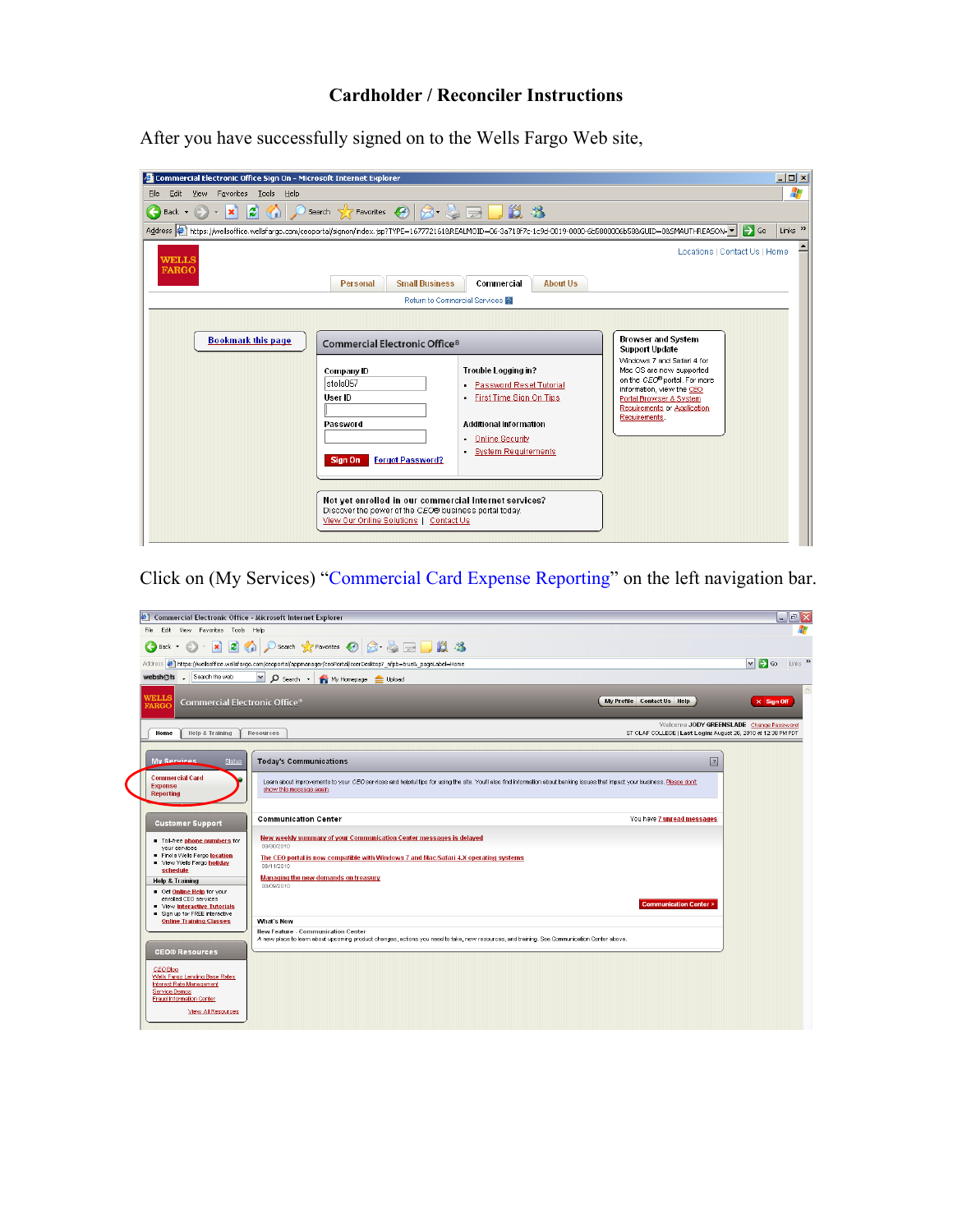### **Choosing your Role**

If you have multiple roles such as *approver*, *cardholder* or *reconciler*, you need to let the system know which role you want for this session so it knows which screens to create. The role that is selected will appear in **Black**.

| Commercial Card Expense Reporting - Open Statements - Microsoft Internet Explorer                                                                                                                                                                                               | $\Box$ D $\Box$                                                                                                             |
|---------------------------------------------------------------------------------------------------------------------------------------------------------------------------------------------------------------------------------------------------------------------------------|-----------------------------------------------------------------------------------------------------------------------------|
| Edit<br><b>Tools</b><br>Help<br>Eile<br>View<br>Favorites                                                                                                                                                                                                                       | Ж                                                                                                                           |
| $\blacksquare$<br>$\epsilon$<br>$- \mathbf{x} $<br>$Back - (+)$<br>Search $\sqrt{\phantom{a}}$ Avorites<br>$\leftarrow$                                                                                                                                                         | <b>AI-D33</b>                                                                                                               |
| Address 6 https://wellsstation.wellsfargo.com/ccer/openStatements.do                                                                                                                                                                                                            | →<br>▾<br>Go                                                                                                                |
| <b>WELLS</b><br><b>Commercial Card Expense Reporting</b><br><b>FARGO</b>                                                                                                                                                                                                        | <b>Close</b><br>Help<br>×                                                                                                   |
| Role: Approver   Reconciler   Cardholder                                                                                                                                                                                                                                        | Welcome Martha Erickson Emulating Jody Greenslade Exit Emulation                                                            |
| <b>Open Statements</b>                                                                                                                                                                                                                                                          |                                                                                                                             |
| <b>Manage Statements</b><br>Select a statement, and click View.<br><b>Review Open Statements</b><br><b>View Cycle-to-Date</b><br>There are no statements to view.<br><b>View Previous Statements</b><br>$\blacktriangleright$ Reports<br>$\blacktriangleright$ User Information | Home   About Wells Fargo   Security Guarantee   Privacy Policy<br>© Copyright 2000 - 2010 Wells Fargo. All rights reserved. |
| e Done                                                                                                                                                                                                                                                                          | <b>A</b> Local intranet                                                                                                     |

If you have told the system you are an **Approver** or a **Reconciler**, you will need to use the pull down to select which statement you want to work on. Once you make the selection, the statement will appear.

|                                                                          | $\Box$ D $\Box$<br>Commercial Card Expense Reporting - Charges - Microsoft Internet Explorer                         |  |  |  |  |  |
|--------------------------------------------------------------------------|----------------------------------------------------------------------------------------------------------------------|--|--|--|--|--|
| Ŧ<br>Yools Help<br>Edit<br>View<br>Favorites<br>File                     |                                                                                                                      |  |  |  |  |  |
| ø<br>$ \mathbf{x} $<br>Back $\star$                                      |                                                                                                                      |  |  |  |  |  |
| Address (1) https://wellsstation.wellsfargo.com/ccer/cycleToDateTrans.do | $\vert \cdot \vert$                                                                                                  |  |  |  |  |  |
|                                                                          | $\Rightarrow$ Go<br>$\overline{\phantom{a}}$                                                                         |  |  |  |  |  |
| Role: Approver   Reconciler   Cardholder                                 | Welcome Martha Erickson Emulating Jody Greenslade Exit Emulation                                                     |  |  |  |  |  |
| Charges - Cycle-to-Date                                                  |                                                                                                                      |  |  |  |  |  |
|                                                                          |                                                                                                                      |  |  |  |  |  |
| <b>Manage Statements</b>                                                 | To filter items, select from the Charge Type drop-down menu. Select charge transactions, and click a function. Click |  |  |  |  |  |
| <b>Review Open Statements</b>                                            | Save to continue.                                                                                                    |  |  |  |  |  |
| $\circ$<br>View Cycle-to-Date                                            | <b>Print Version</b>                                                                                                 |  |  |  |  |  |
| <b>View Previous Statements</b>                                          |                                                                                                                      |  |  |  |  |  |
| $\blacktriangleright$ Reports                                            |                                                                                                                      |  |  |  |  |  |
|                                                                          | User Name:<br>10A, FLEET                                                                                             |  |  |  |  |  |
|                                                                          | Card Number:<br>XXXX-XXXX-XXXX-0575                                                                                  |  |  |  |  |  |
|                                                                          | Reminder Period:<br>09/28/2010 through 09/30/2010                                                                    |  |  |  |  |  |
|                                                                          | Grace Period:<br>10/01/2010 through 10/03/2010                                                                       |  |  |  |  |  |
|                                                                          | Charges for FLEET 10A                                                                                                |  |  |  |  |  |
|                                                                          | Charge Type:<br>All Transactions<br>$\checkmark$                                                                     |  |  |  |  |  |
|                                                                          |                                                                                                                      |  |  |  |  |  |
|                                                                          | Charges                                                                                                              |  |  |  |  |  |
|                                                                          | There are no results.                                                                                                |  |  |  |  |  |
|                                                                          |                                                                                                                      |  |  |  |  |  |
|                                                                          | $\overline{\phantom{a}}$                                                                                             |  |  |  |  |  |
| G                                                                        | Local intranet<br>h,                                                                                                 |  |  |  |  |  |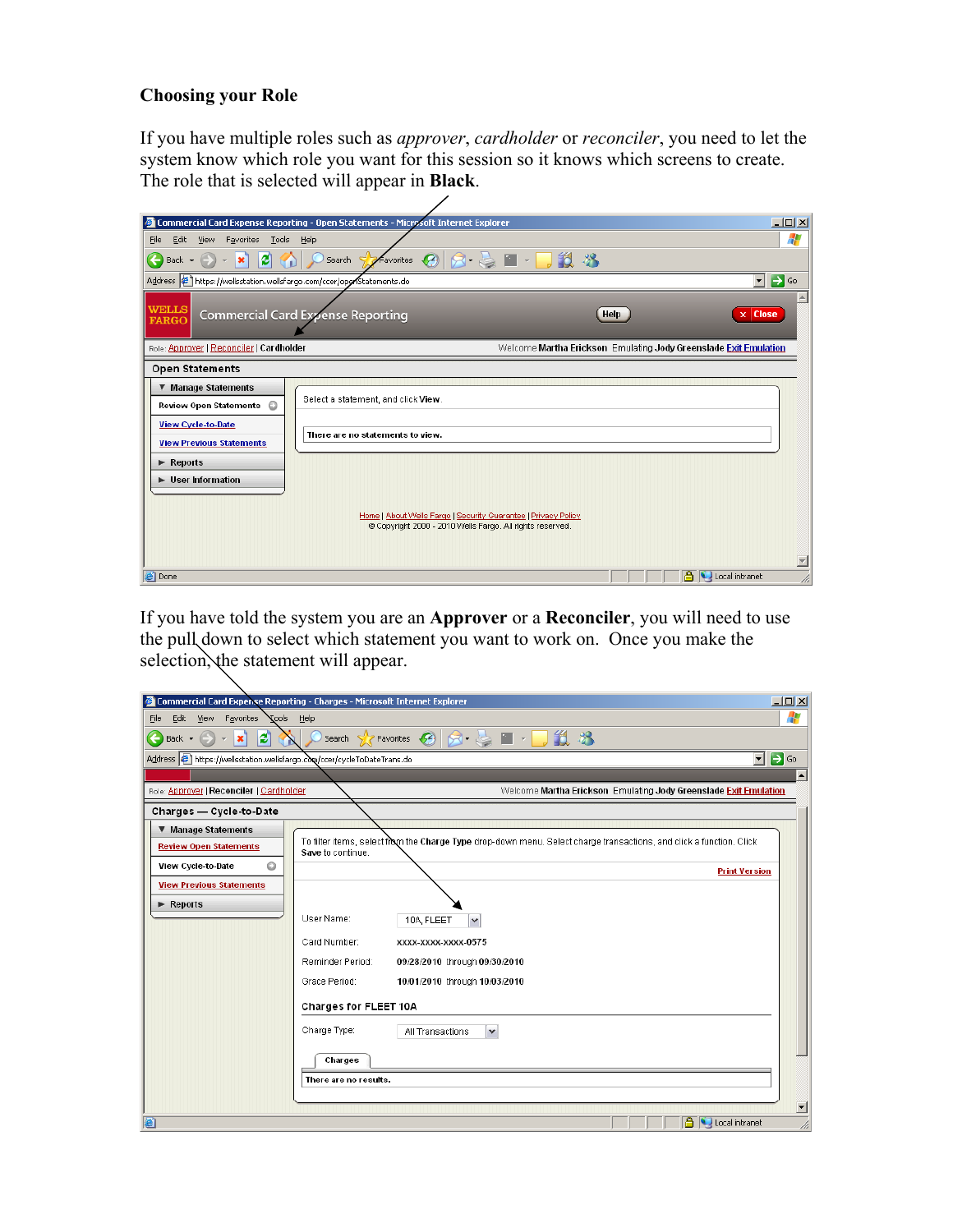### **Cardholder Review**

To review an open statement, select **Manage Statements** > **Review Open Statements** in the navigation bar on the left. (or select View Cycle-to-Date if the period is still open)

As a St. Olaf Visa cardholder, you have the responsibility to

- Review your statement to verify that the charges are correct
- Add "meaningful" descriptions to all of your charges
- **State the business purpose**

You may also

- Change the Unit  $\&$ /or Account, add an activity(99) and category code (####)
- $\blacksquare$  Split a charge
- Dispute a charge

For all of these functions, just click the box of the transaction you would like to adjust (or use the Select All) and click on the appropriate function button.

|                                                                            | Commercial Card Expense Reporting - Charges - Microsoft Internet Explorer |                                                                                                                                    | $\Box$ u $\times$                                                            |
|----------------------------------------------------------------------------|---------------------------------------------------------------------------|------------------------------------------------------------------------------------------------------------------------------------|------------------------------------------------------------------------------|
| Eile<br>Edit<br>View<br>Favorites<br><b>Tools</b>                          | Help                                                                      |                                                                                                                                    | 4                                                                            |
| $\bigodot$ Back $\star$<br>×<br>e<br>$\mathbf{v}$<br>п                     | €<br>Search $\mathbb{S}$<br>Favorites                                     | <b>RAD</b><br>鼢<br>$\frac{33}{22}$<br>$\overline{\mathbb{R}}$                                                                      |                                                                              |
| Address   [3] https://wellsstation.wellsfargo.com/ccer/cycleToDateTrans.do |                                                                           |                                                                                                                                    | ▼ D Go                                                                       |
| WELLS<br><b>FARGO</b>                                                      | <b>Commercial Card Expense Reporting</b>                                  | Help                                                                                                                               | <b>Close</b><br>$\overline{\mathbf{x}}$                                      |
| Role: Approver   Reconciler   Cardholder                                   |                                                                           |                                                                                                                                    | Welcome Martha Erickson Emulating Jody Greenslade Exit Emulation             |
| Charges — Cycle-to-Date                                                    |                                                                           |                                                                                                                                    |                                                                              |
| ▼ Manage Statements                                                        |                                                                           |                                                                                                                                    |                                                                              |
| <b>Review Open Statements</b>                                              | to continue.                                                              | To filter items, select from the Charge T <b>/</b> pe drop-down menu. Select charge transactions, and click a function. Click Save |                                                                              |
| O<br>View Cycle-to-Date                                                    |                                                                           |                                                                                                                                    | <b>Print Version</b>                                                         |
| <b>View Previous Statements</b>                                            | ٩<br>* Required Field<br>View Details                                     |                                                                                                                                    |                                                                              |
| $\blacktriangleright$ Reports                                              |                                                                           |                                                                                                                                    |                                                                              |
| $\blacktriangleright$ User Information                                     |                                                                           |                                                                                                                                    |                                                                              |
|                                                                            | Card Number:<br>XXXXXXXXX-XXXXX-3807                                      |                                                                                                                                    |                                                                              |
|                                                                            | Reminder Period:                                                          | 09/28/2010 through 09/30/2010                                                                                                      |                                                                              |
|                                                                            | Grace Period:                                                             | 10/01/2010 through 10/03/2010                                                                                                      |                                                                              |
|                                                                            | Charges                                                                   |                                                                                                                                    |                                                                              |
|                                                                            | Charge Type:<br>All Transactions                                          | $\checkmark$                                                                                                                       |                                                                              |
|                                                                            |                                                                           |                                                                                                                                    |                                                                              |
|                                                                            | Viewing 1 to 4 of <b>4</b> Items                                          |                                                                                                                                    |                                                                              |
|                                                                            | <b>Charges</b>                                                            |                                                                                                                                    |                                                                              |
|                                                                            | Select All<br>ear All                                                     |                                                                                                                                    |                                                                              |
|                                                                            | Posting<br>Transaction Date Date ▲                                        | Custom<br><b>Fields</b><br><b>Merchant</b><br><b>G/L Code</b>                                                                      | Amount /<br>Receipt<br><b>Original</b><br><u>Attached</u><br><b>Currency</b> |
|                                                                            | 1.<br>09/02/2010<br>09/03/20 10<br>П                                      | Q<br>Public Storage<br>64100 - Courier<br>08304<br>delivery shipping<br>800-567-0759.<br>MN                                        | 189.00 USD<br>п                                                              |
|                                                                            | Description: *                                                            |                                                                                                                                    |                                                                              |
|                                                                            | 09/03/2010<br>09/06/2010<br>2.<br>п.                                      | Dept Of Public<br>Q<br>71800 - Misc.<br>Safety<br>nonacad contract<br>651-2054080,<br>service<br>MN                                | 283.00 USD<br>П                                                              |
|                                                                            | Description: *                                                            |                                                                                                                                    |                                                                              |
|                                                                            | 09/06/2010<br>09/03/2010<br>$3.$ $\Box$                                   | ۵<br>Dept Of Public<br>71800 - Misc.<br>Safety<br>nonacad contract<br>651-2054080,<br>service<br>MN                                | 283.00 USD<br>п                                                              |
|                                                                            | Description: *                                                            |                                                                                                                                    |                                                                              |
|                                                                            | Select All   Clear All                                                    |                                                                                                                                    |                                                                              |
|                                                                            |                                                                           |                                                                                                                                    |                                                                              |
|                                                                            | <b>Reclassify</b><br><b>Add Descriptions</b>                              | <b>Split &amp; Reclassify</b><br><b>Dispute</b><br><b>Copy Request</b>                                                             |                                                                              |
|                                                                            |                                                                           |                                                                                                                                    | Total Charges: 943.20 USD                                                    |
|                                                                            | Viewing 1 to 4 of 4 Items                                                 |                                                                                                                                    |                                                                              |
|                                                                            |                                                                           |                                                                                                                                    |                                                                              |
|                                                                            | <b>Save</b><br><b>Statement Reviewed</b>                                  |                                                                                                                                    |                                                                              |
|                                                                            |                                                                           |                                                                                                                                    |                                                                              |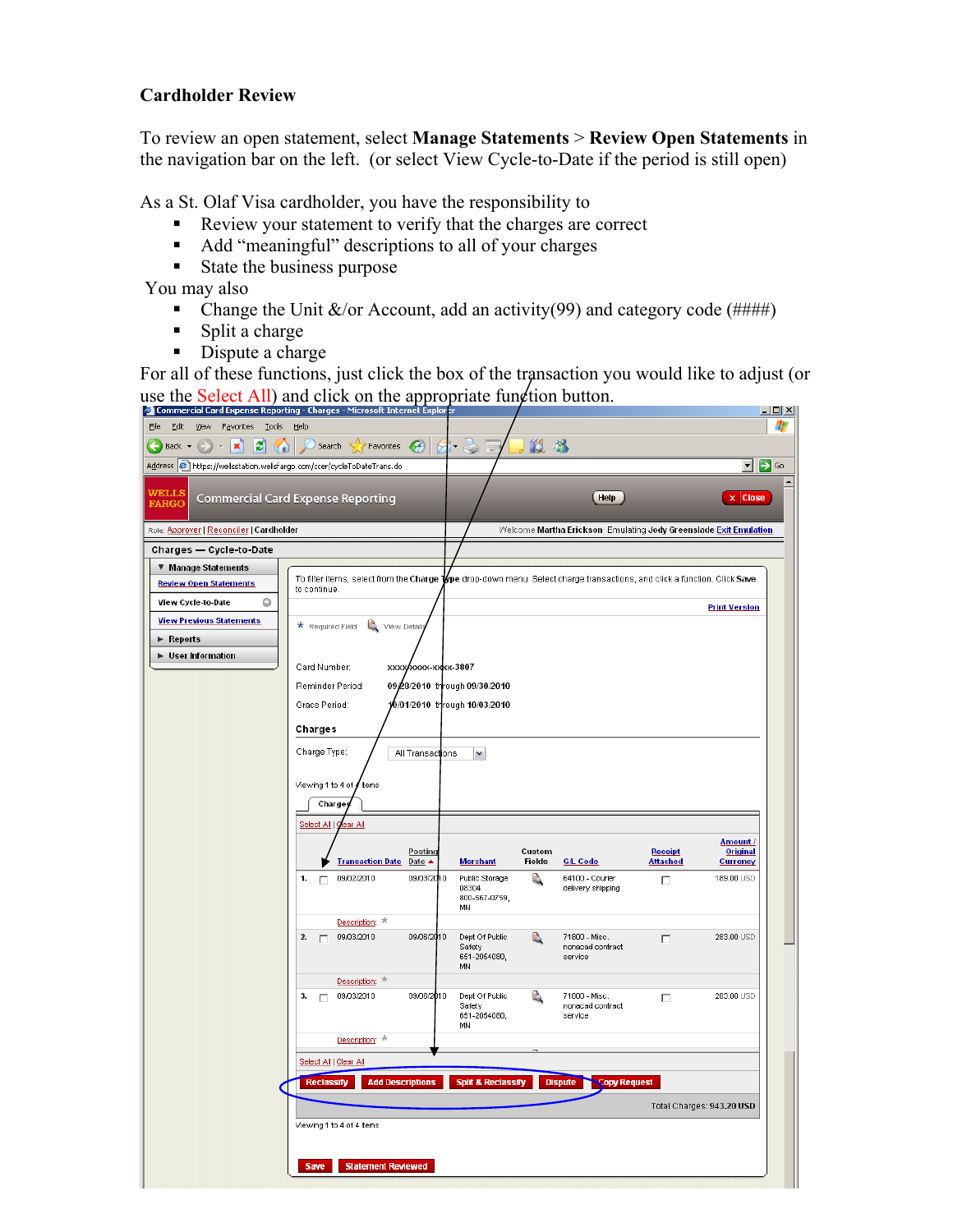# **Cardholder Review - Reclassify (Unit or Account Numbers)**

Put the correct Unit in the box labeled **UNIT** and the correct Account in the box labeled General Ledger Code. Click on the magnify glass to select the correct code. You can also add an  $\overline{ACTIVITY}$  (99) and CATE $\overline{GORY}$  code (####).

| <b>WELLS</b><br><b>FARGO</b>                                            | <b>Commercial Card Expense Reporting</b>                          |                                                | Help<br>$\times$ Close                                                                                                |
|-------------------------------------------------------------------------|-------------------------------------------------------------------|------------------------------------------------|-----------------------------------------------------------------------------------------------------------------------|
| Role: Approver   Reconciler   Cardholder                                |                                                                   |                                                | Welcome Martha Erickson Emulating Jody Greenslade Exit Emulation                                                      |
| Charges — Reclassity                                                    |                                                                   |                                                |                                                                                                                       |
| ▼ Manage Statements<br><b>Review Open Statements</b>                    | <b>S</b> Return to Charges - Cycle-to-Date                        |                                                | Enter your description, and click Save. Note: If the Apply to All link is available, you can copy this description to |
| <b>View Cycle-to-Date</b><br><b>View Previous Statements</b>            | all listed transactions.<br>å<br>* Required Field<br>View Details |                                                |                                                                                                                       |
| $\blacktriangleright$ Reports<br>$\blacktriangleright$ User Information | Cardholder Name:<br>Card Number:                                  | <b>GREENSLADE, JODY</b><br>XXXX-XXXX-XXXX-3807 |                                                                                                                       |
|                                                                         | Charges<br>Niewing 1 to 1 of 1 kems                               |                                                |                                                                                                                       |
|                                                                         | Transaction<br>Posting<br>Date<br>Date                            | Merchant                                       | Amount /<br>Original<br>Receipt<br>Attached<br>Currency                                                               |
|                                                                         | 09/02/2010<br>09/03/2010                                          | Public Storage<br>08304<br>800-567-0759, MN    | 189.00 USD<br>$\Box$                                                                                                  |
|                                                                         | General Ledger Code ★<br>64100<br>Courier deliver<br>Ą            | Description<br>Unit<br>$\blacktriangle$        | $\overline{\phantom{a}}$<br>TREASURERS OFFICE(16106)                                                                  |
|                                                                         | UNIT<br>16106                                                     | co<br>0010                                     | <b>ACTIVITY</b>                                                                                                       |
|                                                                         | CATEGORY                                                          | <b>TAX PAID</b>                                |                                                                                                                       |
|                                                                         | Viewing 1 to 1 of 1 Items<br><b>Save</b><br>Cancel                |                                                |                                                                                                                       |
|                                                                         |                                                                   |                                                |                                                                                                                       |

After you have made your changes, select the **Save** button and click on the <Return to Charges—Cycle-to-Date that is located at the top of the page.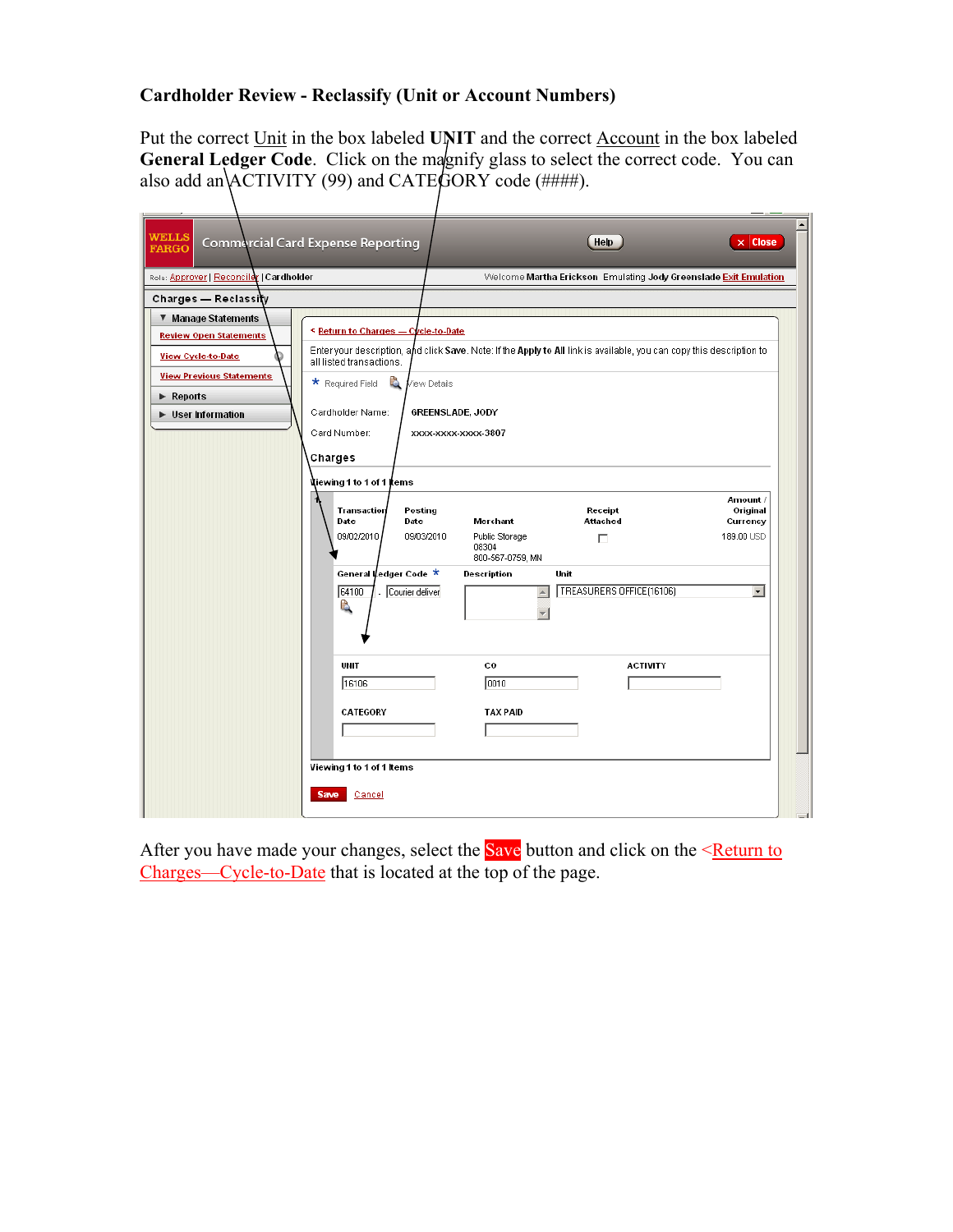# **Cardholder Review – Add Descriptions**

It is the cardholder's responsibility to add an *informative* description for each transaction.

The description should include:

- Business Purpose
- What the purchase is (be as specific as you can)
- If for a meal, who was in attendance (visiting lecturer, ski team, job candidate, donors, etc.)

| <b>WELLS</b><br><b>Commercial Card Expense Reporting</b><br><b>FARGO</b> |                           |                                         |                 |                                                           | Help                               |                                                                                                        | $\times$ Close                   |
|--------------------------------------------------------------------------|---------------------------|-----------------------------------------|-----------------|-----------------------------------------------------------|------------------------------------|--------------------------------------------------------------------------------------------------------|----------------------------------|
| Role: Approver   Reconciler   Cardholder                                 |                           |                                         |                 |                                                           |                                    | Welcome Martha Erickson Emulating Jody Greenslade Exit Emulation                                       |                                  |
| <b>Charges - Add Descriptions</b>                                        |                           |                                         |                 |                                                           |                                    |                                                                                                        |                                  |
| <b>Manage Statements</b>                                                 |                           |                                         |                 |                                                           |                                    |                                                                                                        |                                  |
| <b>Review Open Statements</b>                                            |                           | < Return to Charges - Cycle-to-Date     |                 |                                                           |                                    |                                                                                                        |                                  |
| ٥<br><b>View Cycle-to-Date</b>                                           |                           | description to all listed transactions. |                 |                                                           |                                    | Enter your description, and click Save. Note: If the Apply to All link is available, you can copy this |                                  |
| <b>View Previous Statements</b>                                          |                           |                                         |                 |                                                           |                                    |                                                                                                        |                                  |
| $\blacktriangleright$ Reports                                            |                           | Cardholder Name:                        |                 | <b>GREENSLADE, JODY</b>                                   |                                    |                                                                                                        |                                  |
| $\blacktriangleright$ User Information                                   |                           | Card Number:                            |                 | XXXX-XXXX XXXX-3807                                       |                                    |                                                                                                        |                                  |
|                                                                          |                           | <b>Descriptions</b>                     |                 |                                                           |                                    |                                                                                                        |                                  |
|                                                                          |                           | Viewing 1 to 1 of 1 Items               |                 |                                                           |                                    |                                                                                                        |                                  |
|                                                                          | $\mathbf{1}$              | Transaction<br>Date                     | Posting<br>Date | Merchant                                                  | Merchant<br>Type                   | <b>G/L Code</b>                                                                                        | Amount /<br>Original<br>Currency |
|                                                                          |                           | 09/02/2010                              |                 | 09/03/2010 Public Storage<br>08304<br>800-567-0759,<br>MN | Motor Freight<br>Carriers Trucking | 64100 - Courier<br>delivery shipping                                                                   | 189.00 USD                       |
|                                                                          |                           | Description:                            |                 | Aug 2010 - delivery of boxes from storage                 |                                    |                                                                                                        |                                  |
|                                                                          | Viewing 1 to 1 of 1 Items |                                         |                 |                                                           |                                    |                                                                                                        |                                  |
|                                                                          |                           | Save<br>Cancel                          |                 |                                                           |                                    |                                                                                                        |                                  |

After you have added your description, select the **Save** button and click on the  $\leq$ **Return to** Charges—Cycle-to-Date that is located at the top of the page.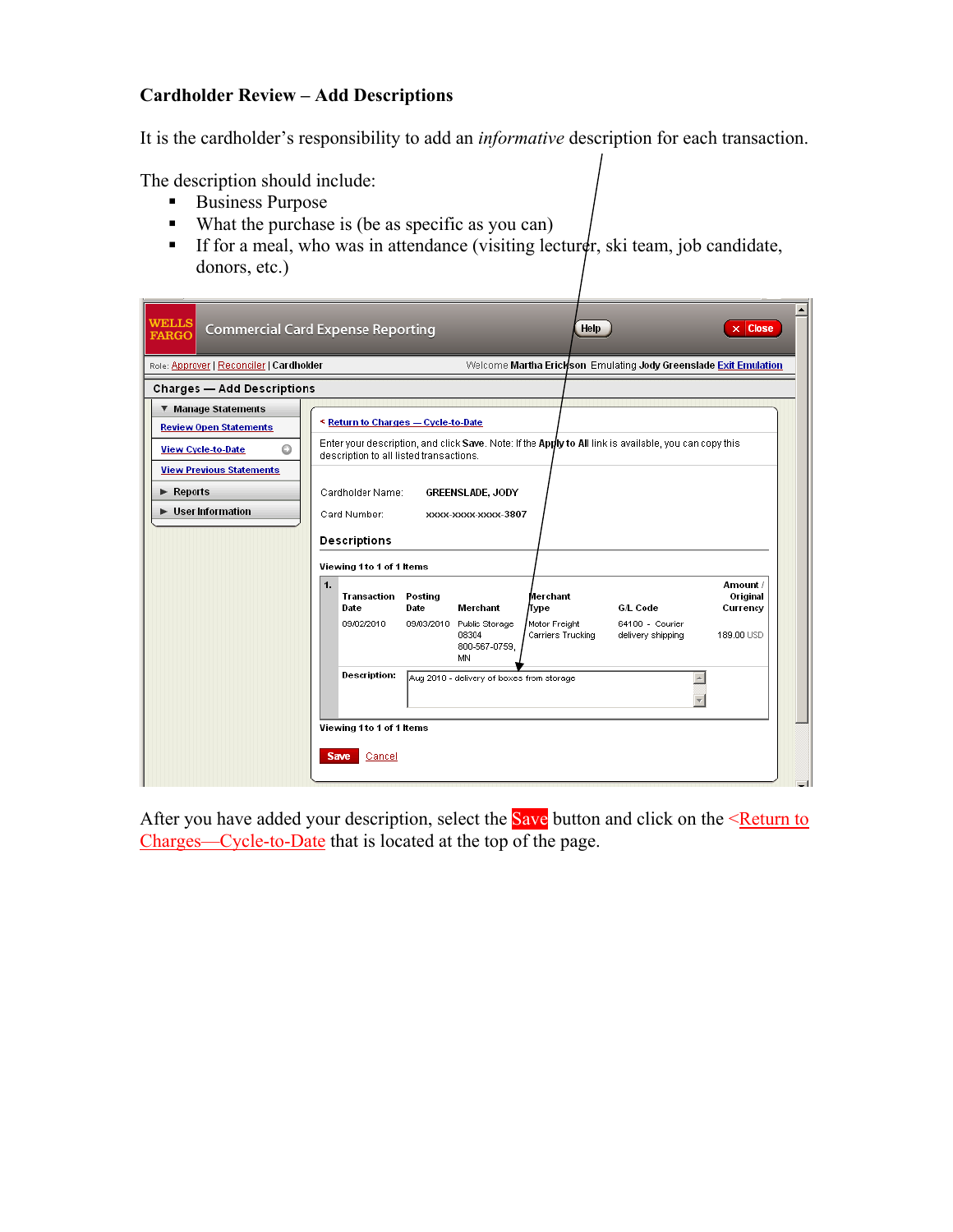# **Cardholder Review – Split & Reclassify**

Select the Split Type to indicate whether to specify By Amount or By Percentage. Put the correct Units that you want to "split" the charges with in the boxes labeled **UNIT** and the correct Accounts in the boxes labeled **General Ledger Code**. Enter the amount or percentage and a description. You can also add ACTIVITY (99) and CATEGORY code  $($ #### $).$ 

*Note*: You may split the charge between more than two units, to do this, click on the *Add* a Split button.

| <b>VELLS</b><br>FARGC                    | Help<br>Commercial Card Expense Reporting<br>$\times$ Close                                                                                                                   |
|------------------------------------------|-------------------------------------------------------------------------------------------------------------------------------------------------------------------------------|
| Role: Approver   Reconciler   Cardholder | Welcome Martha Erickson Emulating Jody Greenslade Exit Emulation                                                                                                              |
| <b>Charges — Split and Reclassify</b>    |                                                                                                                                                                               |
| ▼ Manage Statements                      |                                                                                                                                                                               |
| <b>Review Open Statements</b>            | < Return to Charges - Cycle-to-Date                                                                                                                                           |
| View Cycle-to-Date<br>O                  | Check a Split Type, and enter the required information for both portions of the split. The total amount must equal the original transaction. Click Save<br>when you are done. |
| <b>View Previous Statements</b>          | * Required Field View Details                                                                                                                                                 |
| $\blacktriangleright$ Reports            |                                                                                                                                                                               |
| <b>E</b> User Information                | GREENSLADE, JODY<br>Cardholder Name:                                                                                                                                          |
|                                          | Card Number:<br>3807<br>XXXX-XXXX-XXXX                                                                                                                                        |
|                                          | C By Percentage<br>Split Type:<br>C By Amount                                                                                                                                 |
|                                          | <b>Selected Charge</b>                                                                                                                                                        |
|                                          | Transaction Date:<br>09/02/2010<br>Posting Date:<br>09/03/2010                                                                                                                |
|                                          | Public Storage 08304<br>General Ledger Code:<br>64100 - Courier delivery shipping<br>Merchant Name:                                                                           |
|                                          | Receipt Attached:<br>No<br>UNIT:<br>16106<br>Amount / Original<br>189.09 USD<br>CO:<br>0010                                                                                   |
|                                          | Currency:<br>TREASURERS OFFICE(16106)<br>Unit:                                                                                                                                |
|                                          | Description:                                                                                                                                                                  |
|                                          |                                                                                                                                                                               |
|                                          | <b>Add a Split</b><br>Split and Reclassify by Amount                                                                                                                          |
|                                          | Amount *<br>General Ledger Code *<br>Unit<br>1.                                                                                                                               |
|                                          | TREASURERS OFFICE(16106)<br>$\bullet$<br>64100<br>Courier delivery shi<br><b>USD</b>                                                                                          |
|                                          | *<br><b>Split Description</b>                                                                                                                                                 |
|                                          | $\triangle$                                                                                                                                                                   |
|                                          |                                                                                                                                                                               |
|                                          |                                                                                                                                                                               |
|                                          |                                                                                                                                                                               |
|                                          | UNIT<br>co<br><b>ACTIVITY</b>                                                                                                                                                 |
|                                          | 16106<br>0010                                                                                                                                                                 |
|                                          | CATEGORY<br><b>TAX PAID</b>                                                                                                                                                   |
|                                          |                                                                                                                                                                               |
|                                          |                                                                                                                                                                               |
|                                          | Amount *<br>2.<br>seneral Ledger Code *<br>Unit                                                                                                                               |
|                                          | TREASURERS OFFICE(16106)<br>$\overline{\phantom{0}}$<br>64100<br>Courier delivery shi<br><b>USD</b>                                                                           |
|                                          | Split Description *                                                                                                                                                           |
|                                          | $\blacktriangle$                                                                                                                                                              |
|                                          |                                                                                                                                                                               |
|                                          | $\overline{\mathbf{v}}$                                                                                                                                                       |
|                                          | UNIT<br><b>ACTIVITY</b><br>$_{\rm co}$                                                                                                                                        |
|                                          | 16106<br>[0010]                                                                                                                                                               |
|                                          |                                                                                                                                                                               |
|                                          | CATEGORY<br><b>TAX PAID</b>                                                                                                                                                   |
|                                          |                                                                                                                                                                               |
|                                          | Remaining Amount: 189.00 USD                                                                                                                                                  |
|                                          | Add a Split                                                                                                                                                                   |
|                                          |                                                                                                                                                                               |
|                                          | Save<br>Cancel                                                                                                                                                                |

After you have made your changes, select the **Save** button and click on the <Return to Charges—Cycle-to-Date that is located at the top of the page.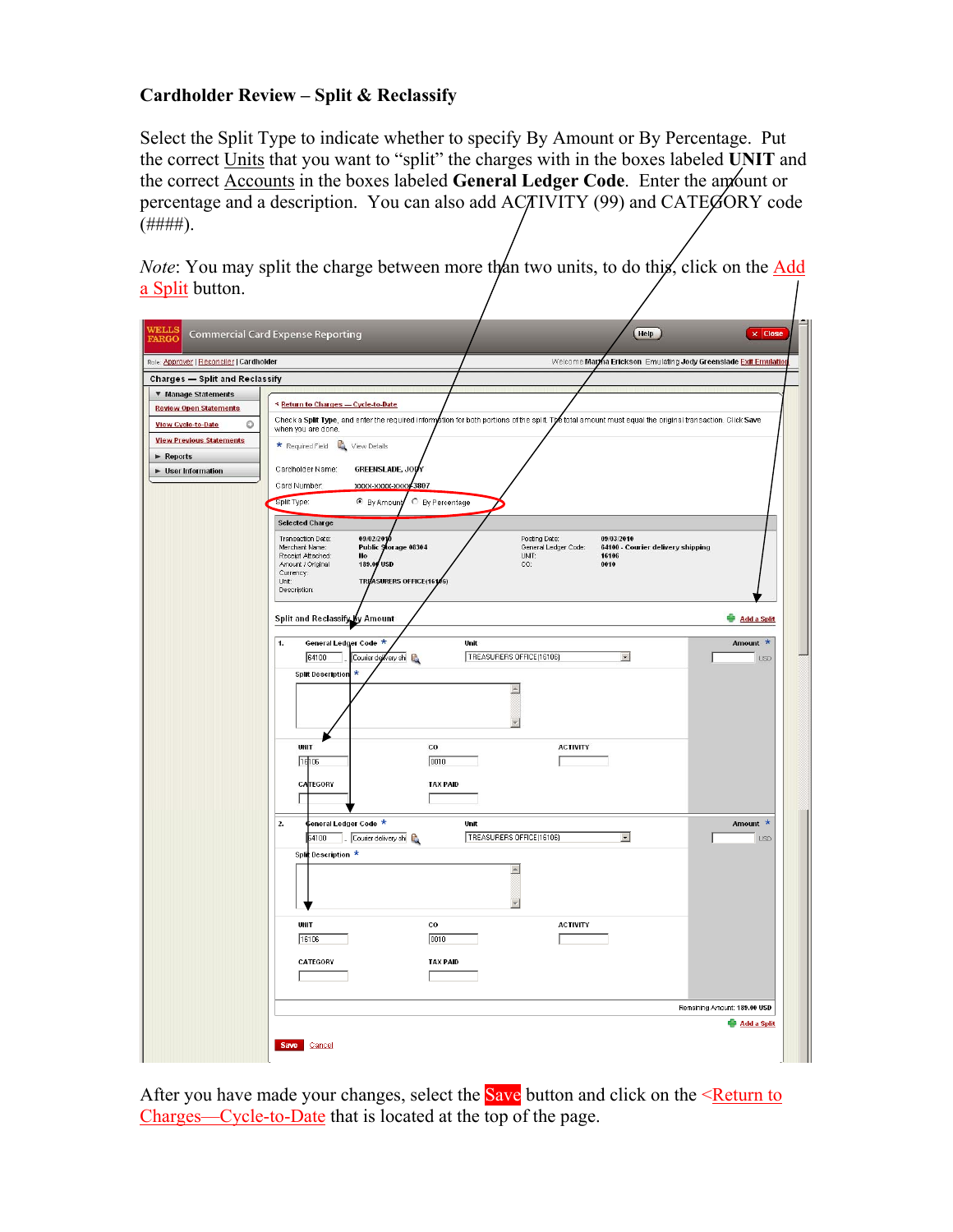# **Cardholder Review – Dispute**

If you disagree with a charge on your statement, first contact the provider to see if you can resolve the issue. If not, select the appropriate **Dispute Details** and select the Submit button.

| Role: Approver   Reconciler   Cardholder |                                                                                                                                                                                                               | Welcome Martha Erickson Emulating Jody Greenslade Exit Emulation                                                                                                                              |  |  |  |  |  |  |
|------------------------------------------|---------------------------------------------------------------------------------------------------------------------------------------------------------------------------------------------------------------|-----------------------------------------------------------------------------------------------------------------------------------------------------------------------------------------------|--|--|--|--|--|--|
| Charges — Dispute                        |                                                                                                                                                                                                               |                                                                                                                                                                                               |  |  |  |  |  |  |
| ▼ Manage Statements                      |                                                                                                                                                                                                               |                                                                                                                                                                                               |  |  |  |  |  |  |
| <b>Review Open Statements</b>            | < Return to Charges - Cycle-to-Date                                                                                                                                                                           |                                                                                                                                                                                               |  |  |  |  |  |  |
| O<br><b>View Cycle-to-Date</b>           | Select the Dispute Type, and enter the information. Enter the reason for the dispute and any steps you have taken to resolve<br>the situation with the merchant in the Dispute Description box. Click Supmit. |                                                                                                                                                                                               |  |  |  |  |  |  |
| <b>View Previous Statements</b>          | Note: You can dispute a charge only up to 60 days after a transaction has been posted. Once you initiate a dispute, you<br>cannot request a copy.                                                             |                                                                                                                                                                                               |  |  |  |  |  |  |
| ► Reports                                |                                                                                                                                                                                                               |                                                                                                                                                                                               |  |  |  |  |  |  |
| ▶ User Information                       | $\star$ At least one selection for each section is required,                                                                                                                                                  |                                                                                                                                                                                               |  |  |  |  |  |  |
|                                          | Cardholder Name:                                                                                                                                                                                              | <b>GREENSLADE, JODY</b>                                                                                                                                                                       |  |  |  |  |  |  |
|                                          |                                                                                                                                                                                                               |                                                                                                                                                                                               |  |  |  |  |  |  |
|                                          | Card Number:                                                                                                                                                                                                  | XXXX-XXXX-XXXX-380                                                                                                                                                                            |  |  |  |  |  |  |
|                                          | <b>Selected Charge</b>                                                                                                                                                                                        |                                                                                                                                                                                               |  |  |  |  |  |  |
|                                          | Transaction Date:<br>Merchant:                                                                                                                                                                                | 09/02/2010<br>Posting Date:<br>09/03/2010<br>Public Storage 08304<br><b>Motor Freight Carriers</b><br>Merchant Type:                                                                          |  |  |  |  |  |  |
|                                          | Merchant Reference Number                                                                                                                                                                                     | 600-567-0759, MN<br>Trucking<br>24493980245999443844332<br>General Ledger Code:<br>64100 - Courier delivery                                                                                   |  |  |  |  |  |  |
|                                          | Amount / Original Curre                                                                                                                                                                                       | shipping<br>189,00 USD                                                                                                                                                                        |  |  |  |  |  |  |
|                                          |                                                                                                                                                                                                               |                                                                                                                                                                                               |  |  |  |  |  |  |
|                                          | <b>Dispute Details</b>                                                                                                                                                                                        |                                                                                                                                                                                               |  |  |  |  |  |  |
|                                          |                                                                                                                                                                                                               | For all dispute types except for those that are Unauthorized or Unrecognized, you must first contact the merchant and<br>try to resolve the problem before filing a dispute with Wells Fargo. |  |  |  |  |  |  |
|                                          | Dispute Type:<br>C                                                                                                                                                                                            | Unauthorized                                                                                                                                                                                  |  |  |  |  |  |  |
|                                          |                                                                                                                                                                                                               | I certify that the disputed transaction was not made by me or the person<br>authorized by me to use the card, nor were the goods or services represented by                                   |  |  |  |  |  |  |
|                                          |                                                                                                                                                                                                               | this transaction received by me or a person authorized by me.                                                                                                                                 |  |  |  |  |  |  |
|                                          | C                                                                                                                                                                                                             | <b>Duplicate Processing</b>                                                                                                                                                                   |  |  |  |  |  |  |
|                                          |                                                                                                                                                                                                               | I have been charged multiple times for the same transaction.                                                                                                                                  |  |  |  |  |  |  |
|                                          |                                                                                                                                                                                                               |                                                                                                                                                                                               |  |  |  |  |  |  |
|                                          | c                                                                                                                                                                                                             | Paid By Other Means                                                                                                                                                                           |  |  |  |  |  |  |
|                                          |                                                                                                                                                                                                               | I already paid for the above transaction by:                                                                                                                                                  |  |  |  |  |  |  |
|                                          |                                                                                                                                                                                                               | Select One<br>≖                                                                                                                                                                               |  |  |  |  |  |  |
|                                          | $\subset$                                                                                                                                                                                                     | <b>Incorrect Amount</b>                                                                                                                                                                       |  |  |  |  |  |  |
|                                          |                                                                                                                                                                                                               | My sales slip indicates an amount of  <br>but it appeared on my                                                                                                                               |  |  |  |  |  |  |
|                                          |                                                                                                                                                                                                               | statement as the amount above                                                                                                                                                                 |  |  |  |  |  |  |
|                                          | C                                                                                                                                                                                                             | <b>Service Not Rendered</b>                                                                                                                                                                   |  |  |  |  |  |  |
|                                          |                                                                                                                                                                                                               | I did not receive this service. I contacted the merchant, and they did not resolve                                                                                                            |  |  |  |  |  |  |
|                                          |                                                                                                                                                                                                               | this dispute.                                                                                                                                                                                 |  |  |  |  |  |  |
|                                          | C                                                                                                                                                                                                             | Merchandise Not Received                                                                                                                                                                      |  |  |  |  |  |  |
|                                          |                                                                                                                                                                                                               | I did not receive the service and/or merchandise. I contacted the merchant, and                                                                                                               |  |  |  |  |  |  |
|                                          |                                                                                                                                                                                                               | they did not resolve my dispute. I expected to receive the merchandise/services<br>on<br>圓                                                                                                    |  |  |  |  |  |  |
|                                          |                                                                                                                                                                                                               |                                                                                                                                                                                               |  |  |  |  |  |  |
|                                          | C                                                                                                                                                                                                             | <b>Partial Amount Dispute</b>                                                                                                                                                                 |  |  |  |  |  |  |
|                                          |                                                                                                                                                                                                               | Although I engaged in the above transaction, I am disputing the entire charge, or a                                                                                                           |  |  |  |  |  |  |
|                                          |                                                                                                                                                                                                               | portion thereof, in the amount of<br>I contacted the merchant and requested that a credit be made to my account for                                                                           |  |  |  |  |  |  |
|                                          |                                                                                                                                                                                                               | the reason below                                                                                                                                                                              |  |  |  |  |  |  |
|                                          | C                                                                                                                                                                                                             | Cancellation                                                                                                                                                                                  |  |  |  |  |  |  |
|                                          |                                                                                                                                                                                                               | Although I engaged in the transaction above, I cancelled the reservation, service,<br>or merchandise with the merchant on<br>冊                                                                |  |  |  |  |  |  |
|                                          | c                                                                                                                                                                                                             | <b>Credit Not Posted</b>                                                                                                                                                                      |  |  |  |  |  |  |
|                                          |                                                                                                                                                                                                               | I have in my possession a credit memo that has not posted to my account OR was                                                                                                                |  |  |  |  |  |  |
|                                          |                                                                                                                                                                                                               | listed as a purchase on my statement/activity report.                                                                                                                                         |  |  |  |  |  |  |
|                                          | C                                                                                                                                                                                                             | Unrecognized                                                                                                                                                                                  |  |  |  |  |  |  |
|                                          |                                                                                                                                                                                                               | I do not recognize this transaction and would like to request a copy of the charge.                                                                                                           |  |  |  |  |  |  |
|                                          |                                                                                                                                                                                                               | If, after review, I determine this is not my charge I may dispute it at a later date.                                                                                                         |  |  |  |  |  |  |
|                                          |                                                                                                                                                                                                               |                                                                                                                                                                                               |  |  |  |  |  |  |
|                                          | <b>Contact Information</b>                                                                                                                                                                                    | Please enter a phone number so that we may contact you in case we have any questions about this dispute.                                                                                      |  |  |  |  |  |  |
|                                          | Phone Number:                                                                                                                                                                                                 |                                                                                                                                                                                               |  |  |  |  |  |  |
|                                          |                                                                                                                                                                                                               |                                                                                                                                                                                               |  |  |  |  |  |  |
|                                          | <b>Reason for Dispute</b>                                                                                                                                                                                     |                                                                                                                                                                                               |  |  |  |  |  |  |
|                                          |                                                                                                                                                                                                               | Briefly describe the reason for this dispute, and include what steps you took to resolve this matter. If the dispute is a hotel or                                                            |  |  |  |  |  |  |
|                                          | Dispute Description:                                                                                                                                                                                          | auto rental charge, please provide the Merchant Cancellation Number.                                                                                                                          |  |  |  |  |  |  |
|                                          |                                                                                                                                                                                                               | $\blacktriangle$                                                                                                                                                                              |  |  |  |  |  |  |
|                                          |                                                                                                                                                                                                               |                                                                                                                                                                                               |  |  |  |  |  |  |
|                                          |                                                                                                                                                                                                               |                                                                                                                                                                                               |  |  |  |  |  |  |
|                                          |                                                                                                                                                                                                               | Submit Cancel                                                                                                                                                                                 |  |  |  |  |  |  |
|                                          |                                                                                                                                                                                                               |                                                                                                                                                                                               |  |  |  |  |  |  |